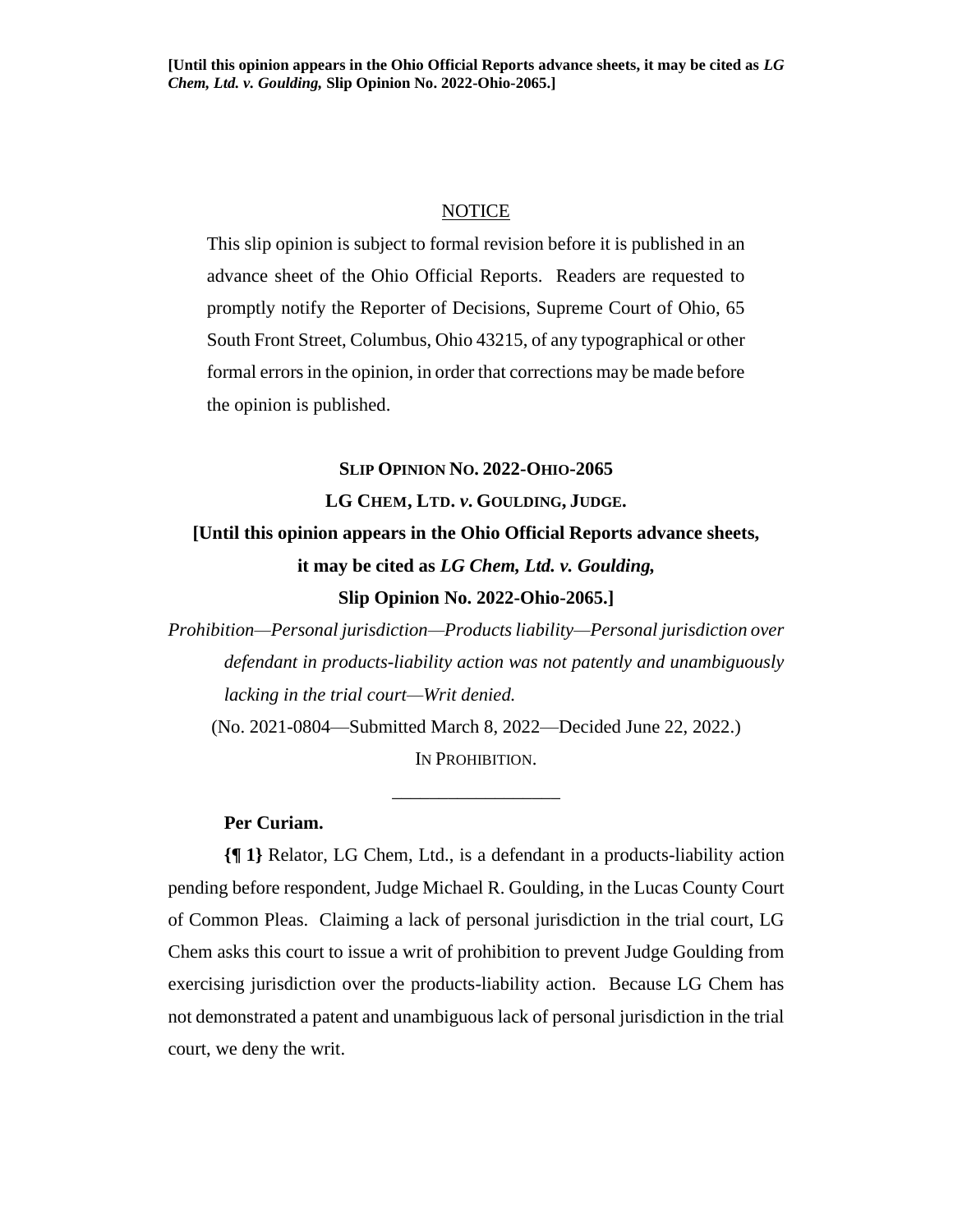#### **I. Factual and Procedural Background**

**{¶ 2}** Jeremy M. Darrow and Dale J. Mocek (collectively, "the Darrow plaintiffs") are the plaintiffs in *Darrow v. LG Chem, Ltd.*, Lucas C.P. No. G-4801- CI-202003553-000, which is pending before Judge Goulding. Each plaintiff has alleged that he was seriously injured in March 2016 when an "LG Lithium ion 18650 battery" exploded while he was carrying the battery in his pants pocket. Darrow allegedly purchased two LG 18650 lithium-ion batteries from Vape Super Center in Toledo in August 2015. Mocek's wife allegedly purchased two LG 18650 lithium-ion batteries for him at Vapors Electronic Smoke Shop in Toledo in November or December 2015. Each plaintiff used the batteries in electroniccigarette devices.

**{¶ 3}** LG Chem is a Korean company with its headquarters and principal place of business located in Seoul, South Korea. The Darrow plaintiffs alleged "upon \* \* \* information and belief" that "all defendants were present or transacted, solicited, and engaged in business in Lucas County, Ohio through their employees, agents, or sales representatives, and derived substantial revenue from such business conducted in Lucas County, Ohio." The Darrow plaintiffs also alleged that LG Chem had "designed, manufactured, assembled, distributed, placed into the stream of commerce, and sold" the batteries that injured them. The products-liability complaint does not allege that LG Chem had sold the batteries to Vape Super Center or Vapors Electronic Smoke Shop, nor does it contain specific allegations regarding LG Chem's activities in Ohio relating to the marketing, sale, or distribution of the batteries for consumer use.

**{¶ 4}** LG Chem avers that it manufactured LG 18650 lithium-ion batteries "for use by sophisticated companies in specific applications, such as power tools, where the cells are encased in a battery pack with protective circuitry." It states that it never designed, manufactured, distributed, advertised, or sold the batteries for sale or use as standalone, replaceable batteries. It acknowledges that it shipped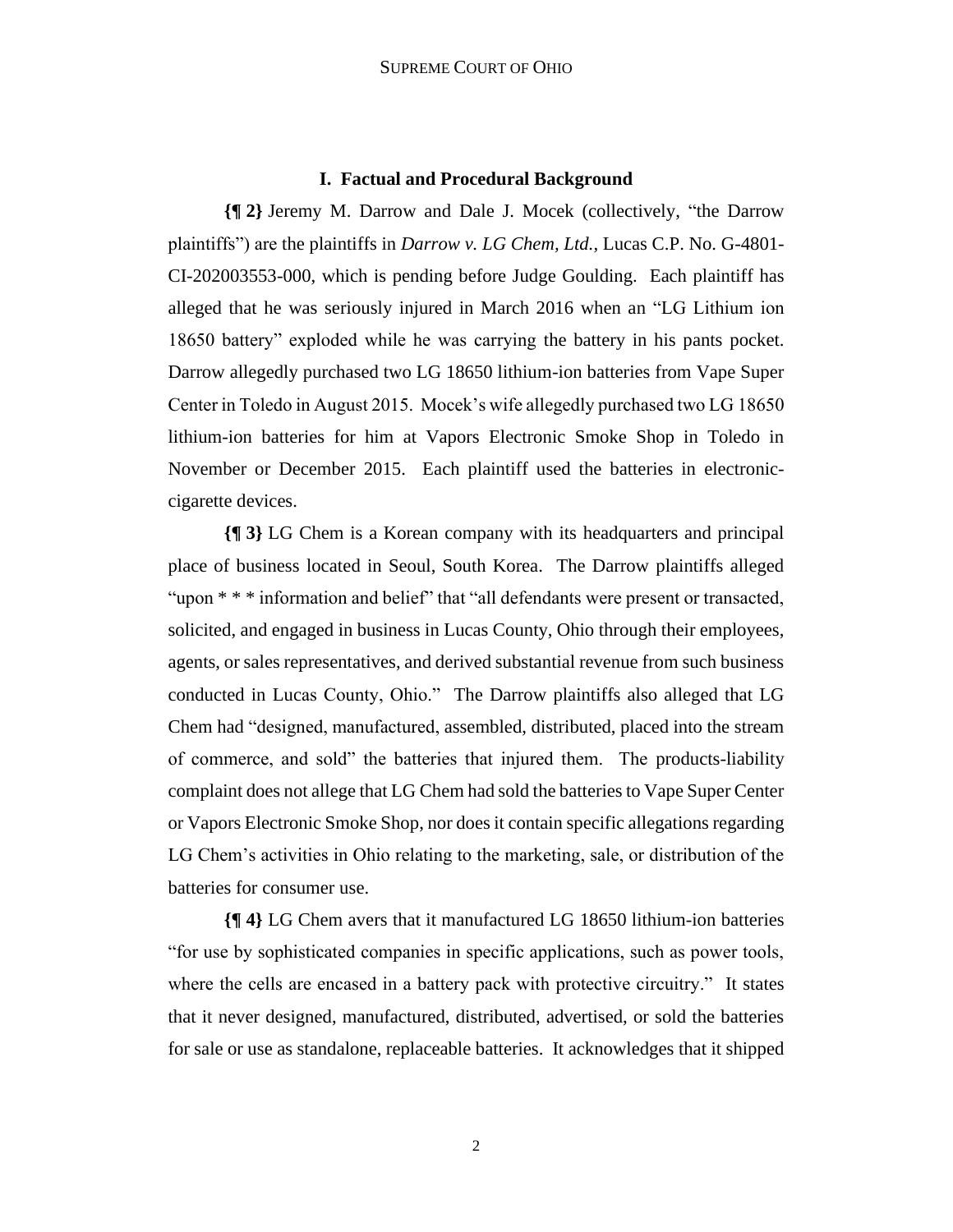1,160 "sample 18650 cells" to Ohio to fulfill the orders of an original-equipment manufacturer during the three-year period preceding the Darrow plaintiffs' injuries allegedly caused by the cells. But LG Chem contends that it "did not market or advertise" the batteries in Ohio, "did not have any licensed dealers or retailers" of the batteries in Ohio, and "did not authorize or advertise consumer repair or replacement services" for the batteries in Ohio. LG Chem also says that it has never conducted business with either Vape Super Center or Vapors Electronic Smoke Shop and that it has never authorized anyone or any entity to advertise, sell, or distribute the LG lithium-ion batteries for individual-consumer use as standalone, replaceable batteries in electronic-cigarette devices or for any other purpose.

**{¶ 5}** LG Chem filed a motion to dismiss the products-liability action for lack of personal jurisdiction under Civ.R.  $12(B)(2)$ , which the Darrow plaintiffs opposed. Judge Goulding denied LG Chem's motion without a hearing.

**{¶ 6}** LG Chem filed this prohibition action on June 24, 2021, seeking a writ of prohibition to prevent Judge Goulding from exercising jurisdiction over the products-liability action and directing him to dismiss the action for lack of personal jurisdiction. Judge Goulding filed a motion to dismiss, which LG Chem opposed. We denied Judge Goulding's motion to dismiss, granted an alternative writ, and set a schedule for the submission of evidence and briefing on the merits. 165 Ohio St.3d 1402, 2021-Ohio-3631, 175 N.E.3d 551. The case is now ripe for decision.

# **II. Analysis**

**{¶ 7}** A writ of prohibition "is granted in limited circumstances with great caution and restraint." *State ex rel. Corn v. Russo*, 90 Ohio St.3d 551, 554, 740 N.E.2d 265 (2001). To obtain the writ, LG Chem must show (1) that Judge Goulding is about to or has exercised judicial power, (2) that Judge Goulding's exercise of that power is not authorized by law, and (3) the lack of an adequate remedy in the ordinary course of the law. *See State ex rel. Elder v. Camplese*, 144 Ohio St.3d 89, 2015-Ohio-3628, 40 N.E.3d 1138, ¶ 13. LG Chem must show its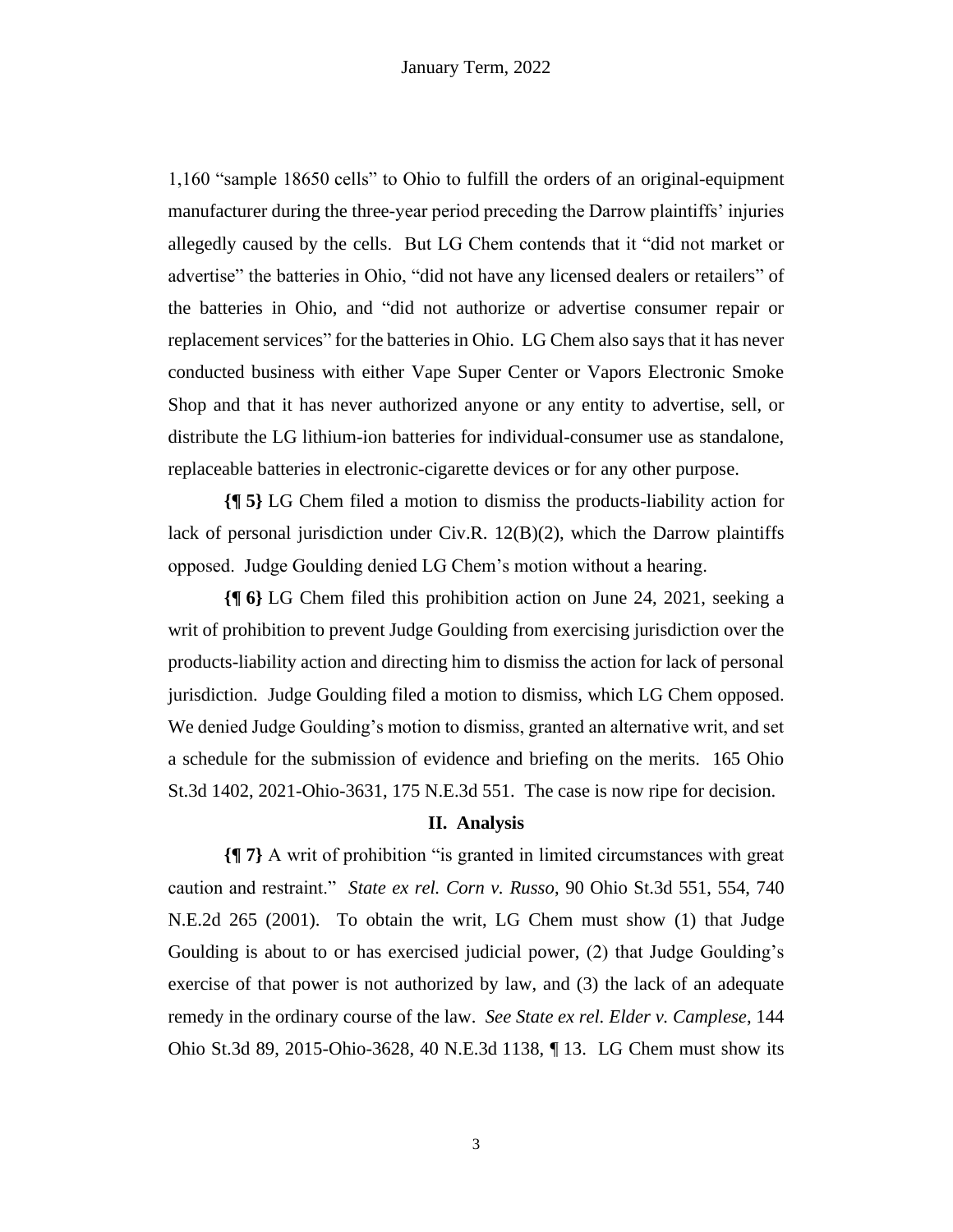entitlement to the writ by clear and convincing evidence. *See State ex rel. Evans v. McGrath*, 153 Ohio St.3d 287, 2018-Ohio-3018, 104 N.E.3d 779, ¶ 4.

**{¶ 8}** The first requirement for obtaining the writ is not in dispute; Judge Goulding has exercised and is exercising judicial power in the Darrow plaintiffs' products-liability action. As to the third requirement, absent the trial court's patent and unambiguous lack of personal jurisdiction over LG Chem, a postjudgment appeal of Judge Goulding's decision on the personal-jurisdiction question is an adequate legal remedy. *See State ex rel. Toma v. Corrigan*, 92 Ohio St.3d 589, 591-592, 752 N.E.2d 281 (2001). LG Chem argues that the availability of a remedy by way of appeal is immaterial here because, in its view, personal jurisdiction is patently and unambiguously lacking in the trial court. *See State ex rel. Sapp v. Franklin Cty. Court of Appeals*, 118 Ohio St.3d 368, 2008-Ohio-2637, 889 N.E.2d 500, ¶ 15*.*

### *A. Personal Jurisdiction and Due Process*

**{¶ 9}** This court's "issuance of a writ of prohibition based on the alleged lack of personal jurisdiction is, even more than a claimed lack of subject-matter jurisdiction, an 'extremely rare occurrence.' " *State ex rel. Suburban Constr. Co. v. Skok*, 85 Ohio St.3d 645, 647, 710 N.E.2d 710 (1999), quoting *Clark v. Connor*, 82 Ohio St.3d 309, 315, 695 N.E.2d 751 (1998). In the "extremely rare cases" in which this court has issued the writ, "the lack of jurisdiction was 'premised on a complete failure to comply with constitutional due process.' " *Id.*, quoting *Fraiberg v. Cuyahoga Cty. Court of Common Pleas*, 76 Ohio St.3d 374, 378, 667 N.E.2d 1189 (1996).

**{¶ 10}** An Ohio trial court has personal jurisdiction over a nonresident defendant when (1) the long-arm statute, R.C. 2307.382, and the Rules of Civil Procedure confer jurisdiction and (2) the exercise of jurisdiction comports with due process under the Fourteenth Amendment to the United States Constitution. *Kauffman Racing Equip., L.L.C. v. Roberts*, 126 Ohio St.3d 81, 2010-Ohio-2551,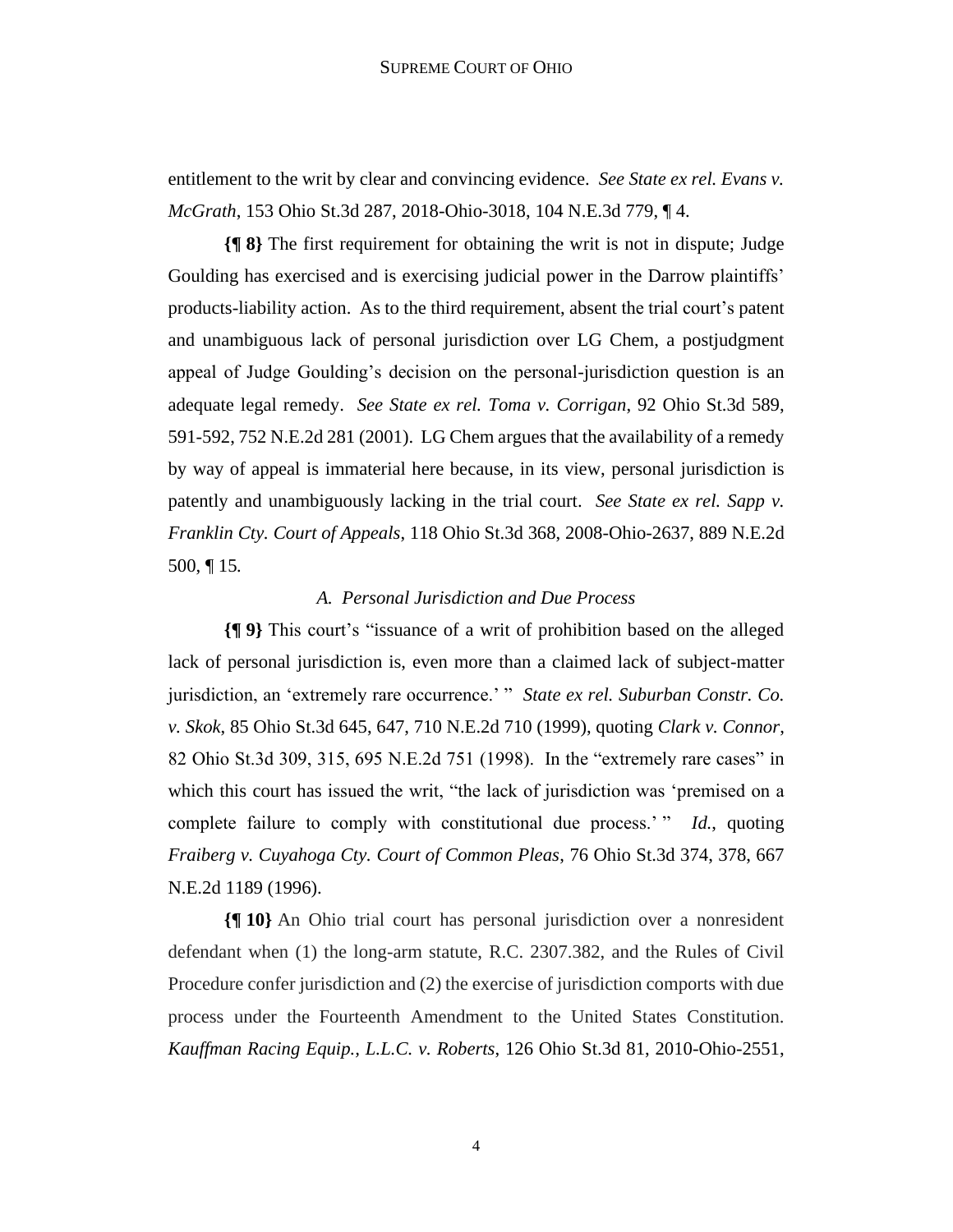930 N.E.2d 784, ¶ 28. LG Chem's argument focuses on the constitutional dueprocess requirement.

**{¶ 11}** The Fourteenth Amendment's Due Process Clause "limits the power of a state court to render a valid personal judgment against a nonresident defendant." *World-Wide Volkswagen Corp. v. Woodson*, 444 U.S. 286, 291, 100 S.Ct. 559, 62 L.Ed.2d 490 (1980). For a court's exercise of jurisdiction to comport with due process, the defendant must have "minimum contacts" with the forum state such that "the maintenance of the suit" is reasonable and "does not offend 'traditional notions of fair play and substantial justice.' " *Internatl. Shoe Co. v. Washington*, 326 U.S. 310, 316, 66 S.Ct. 154, 90 L.Ed. 95 (1945), quoting *Milliken v. Meyer*, 311 U.S. 457, 463, 61 S.Ct. 339, 85 L.Ed. 278 (1940).

**{¶ 12}** The United States Supreme Court has recognized two types of personal jurisdiction: "general" and "specific." *Bristol-Myers Squibb Co. v. Superior Court of California, San Francisco Cty.*, \_\_\_ U.S. \_\_\_, \_\_\_, 137 S.Ct. 1773, 1779-1780, 198 L.Ed.2d 395 (2017). The "paradigm forum" for the exercise of general jurisdiction over a corporation is a state "in which the corporation is fairly regarded as at home." *Goodyear Dunlop Tires Operations, S.A. v. Brown*, 564 U.S. 915, 924, 131 S.Ct. 2846, 180 L.Ed.2d 796 (2011). The Darrow plaintiffs conceded in the trial court that LG Chem is not subject to general jurisdiction in Ohio. Thus, the issue before us is whether the trial court has specific jurisdiction over LG Chem.

**{¶ 13}** Specific jurisdiction exists when the matter before the court arises out of or relates to the defendant's contacts with the forum state. *Bristol-Myers Squibb* at \_\_\_, 137 S.Ct. at 1780. For a court to lawfully exercise specific jurisdiction over a defendant, the defendant must have taken "some act[ion] by which the defendant purposefully availed itself of the privilege of conducting activities within the forum state." *Hanson v. Denckla*, 357 U.S. 235, 253, 78 S.Ct. 1228, 2 L.Ed.2d 1283 (1958). Purposeful availment occurs when "the defendant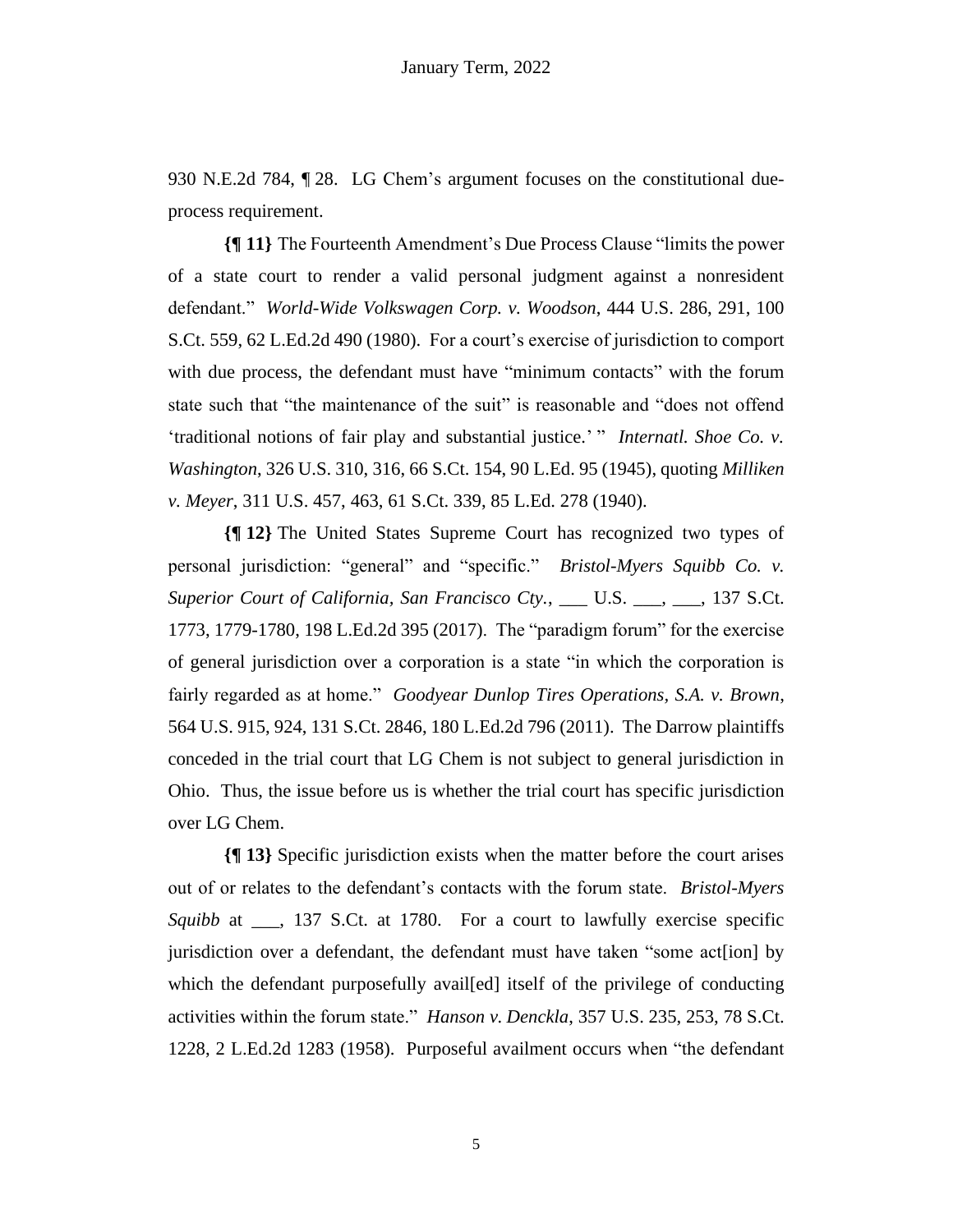deliberately 'reache[s] out beyond' its home—by, for example, 'exploit[ing] a market' in the forum state or entering a contractual relationship centered there." (Second brackets added in *Ford Motor Co.*) *Ford Motor Co. v. Montana Eighth Judicial Dist. Court*, \_\_\_ U.S. \_\_\_, \_\_\_, 141 S.Ct. 1017, 1025, 209 L.Ed.2d 225 (2021), quoting *Walden v. Fiore*, 571 U.S. 277, 285, 134 S.Ct. 1115, 188 L.Ed.2d 12 (2014). Even when purposeful availment has occurred, personal jurisdiction extends only to certain cases: the plaintiff's claims must "'aris[e] out of or relat[e] to the defendant's contacts' " with the forum state. *Daimler AG v. Bauman*, 571 U.S. 117, 127, 134 S.Ct. 746, 187 L.Ed.2d 624 (2014), quoting *Helicopteros Nacionales de Columbia, S.A. v. Hall*, 466 U.S. 408, 414, 104 S.Ct. 1868, 80 L.Ed.2d 404 (1984), fn. 8. "In other words, there must be 'an affiliation between the forum and the underlying controversy, principally, [an] activity or an occurrence that takes place in the forum state and is therefore subject to the state's regulation.' " (Brackets added in *Bristol-Myers Squibb*.) *Bristol-Myers Squibb* at \_\_\_, 137 S.Ct. at 1780, quoting *Goodyear* at 919. When there is no connection between the plaintiff's claims and the nonresident defendant's contacts with the forum state, specific jurisdiction is lacking regardless of the extent of the defendant's unconnected activities in the state. *Id.* at \_\_, 137 S.Ct. at 1781.

# *B. Personal Jurisdiction and Writs of Prohibition*

**{¶ 14}** LG Chem argues that a writ of prohibition is appropriate in this case because it did not purposefully avail itself of the privilege of conducting activities in Ohio and the benefits of Ohio law and that, even if it had, there is no causal connection between its contacts with Ohio and the Darrow plaintiffs' claims. Thus, LG Chem contends that a writ of prohibition should issue because personal jurisdiction over it is patently and unambiguously lacking.

**{¶ 15}** We have found a patent and unambiguous lack of personal jurisdiction to support a writ of prohibition only twice in the past 40 years. In *State ex rel. Stone v. Cuyahoga Cty. Court of Common Pleas, Juvenile Div.*, 14 Ohio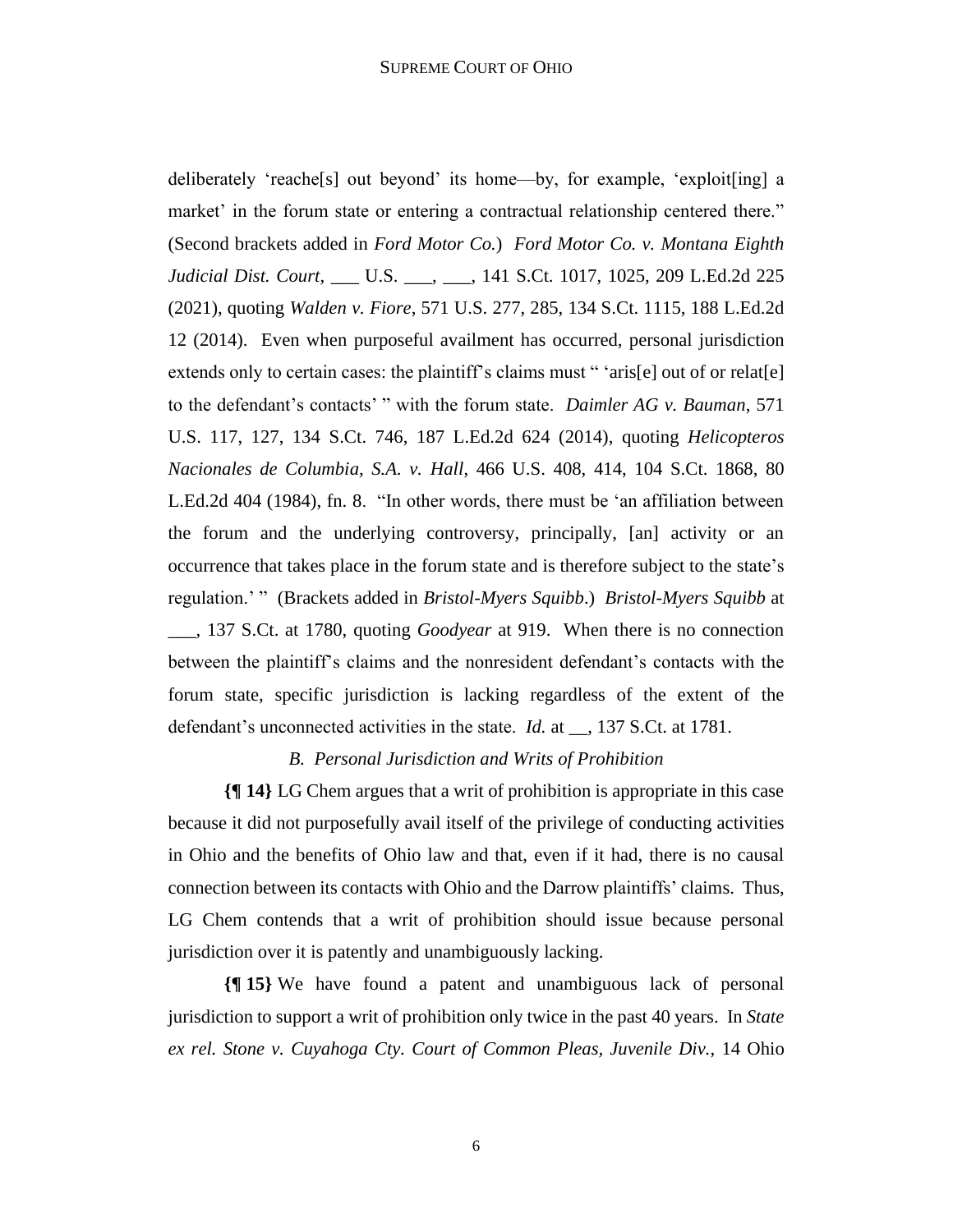St.3d 32, 34, 470 N.E.2d 899 (1984), we affirmed a court of appeals' grant of a writ of prohibition to restrain a juvenile court from adjudicating a paternity action when it was undisputed that (1) the child was conceived and born outside of Ohio and (2) there was no evidence that the putative father had had any contacts with Ohio. And in *State ex rel. Connor v. McGough*, 46 Ohio St.3d 188, 189, 192, 546 N.E.2d 407 (1989), we granted a writ of prohibition to enjoin proceedings in an estate administrator's wrongful-death action in an Ohio common pleas court arising from a car accident in Germany that killed the decedent, who had lived in Ohio. In both cases, it was undisputed that the defendant had had no contacts with Ohio. The only connection to Ohio in each case was that Ohio was where the plaintiff resided. Thus, the availability of an appellate remedy was immaterial because personal jurisdiction was totally lacking. *Id*. at 191; *Stone* at 33-34.

**{¶ 16}** LG Chem argues that it never served a market in Ohio (or any other state) for "standalone, replaceable consumer batteries." It contends that it never designed, manufactured, distributed, advertised, or sold LG 18650 lithium-ion batteries for individual consumer use in electronic cigarettes or for any other purpose and that it never conducted any business with the retailers who sold the products to the Darrow plaintiffs or *any* retailer who sold the batteries to consumers as a replaceable, standalone product. LG Chem argues that "it is undisputed" that the batteries arrived in Ohio due to the "unilateral actions of third parties" who brought the products to Ohio for sale as consumer products for electronic-cigarette equipment. And it notes that the unilateral activity of third parties cannot satisfy the due-process requirement that an out-of-state defendant such as LG Chem have minimum contacts with the forum state. *See Burger King Corp. v. Rudzewicz*, 471 U.S. 462, 473, 105 S.Ct. 2174, 85 L.Ed.2d 528 (1985) (a defendant's placing a product into the stream of commerce supports a finding of personal jurisdiction if the defendant purposefully directed activity at the forum state); *J. McIntyre Mach., Ltd. v. Nicastro*, 564 U.S. 873, 882, 131 S.Ct. 2780, 180 L.Ed.2d 765 (2011)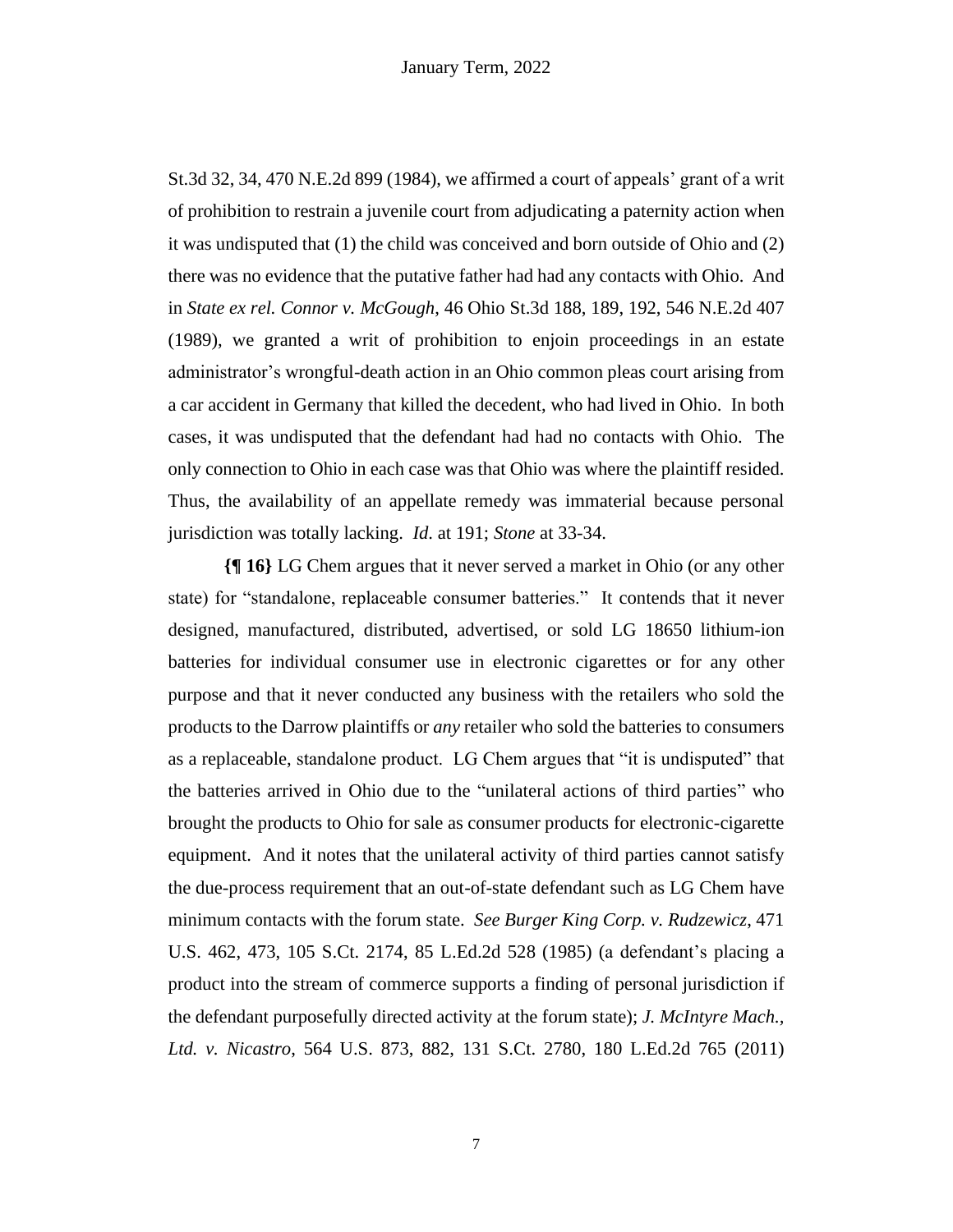(plurality opinion) ("The defendant's transmission of goods permits the exercise of jurisdiction only where the defendant can be said to have targeted the forum; as a general rule, it is not enough that the defendant might have predicted that its goods will reach the forum State").

**{¶ 17}** The record, however, contains an affidavit from Kiwon Choi, a sales professional who was responsible for LG Chem's sale of LG 18650 lithium-ion batteries during the time that Vape Super Center and Vapors Electronic Smoke Shop sold the allegedly defective batteries in Ohio. Choi testified:

I have confirmed, through a review of LG Chem's sales records, that LG Chem did not sell or distribute any 18650 lithiumion batteries to any customer located in Ohio from January 1, 2013 through March 31, 2016, the month Plaintiffs were allegedly injured. During that time period, LG Chem received three orders from an original equipment manufacturer, located in Macao, for sample 18650 cells. LG Chem shipped 200 sample 18650 cells to Ohio for the Macao customer for an order dated October 15, 2013; LG Chem shipped 200 sample 18650 cells to Ohio for the Macao customer for an order dated November 11, 2013; and LG Chem shipped 760 sample 18650 cells to Ohio for the Macao customer for an order dated June 17, 2014.

**{¶ 18}** Choi's affidavit appears to be inconsistent: he testified that LG Chem did not sell or distribute LG 18650 lithium-ion batteries "to any customer located in Ohio" in the three-year period preceding the Darrow plaintiffs' injuries, yet he stated that LG Chem had shipped 1,160 such batteries to Ohio to fulfill three orders of an equipment manufacturer in 2013 and 2014. Even accepting the assertion that the manufacturer was "located in Macao," the delivery of the batteries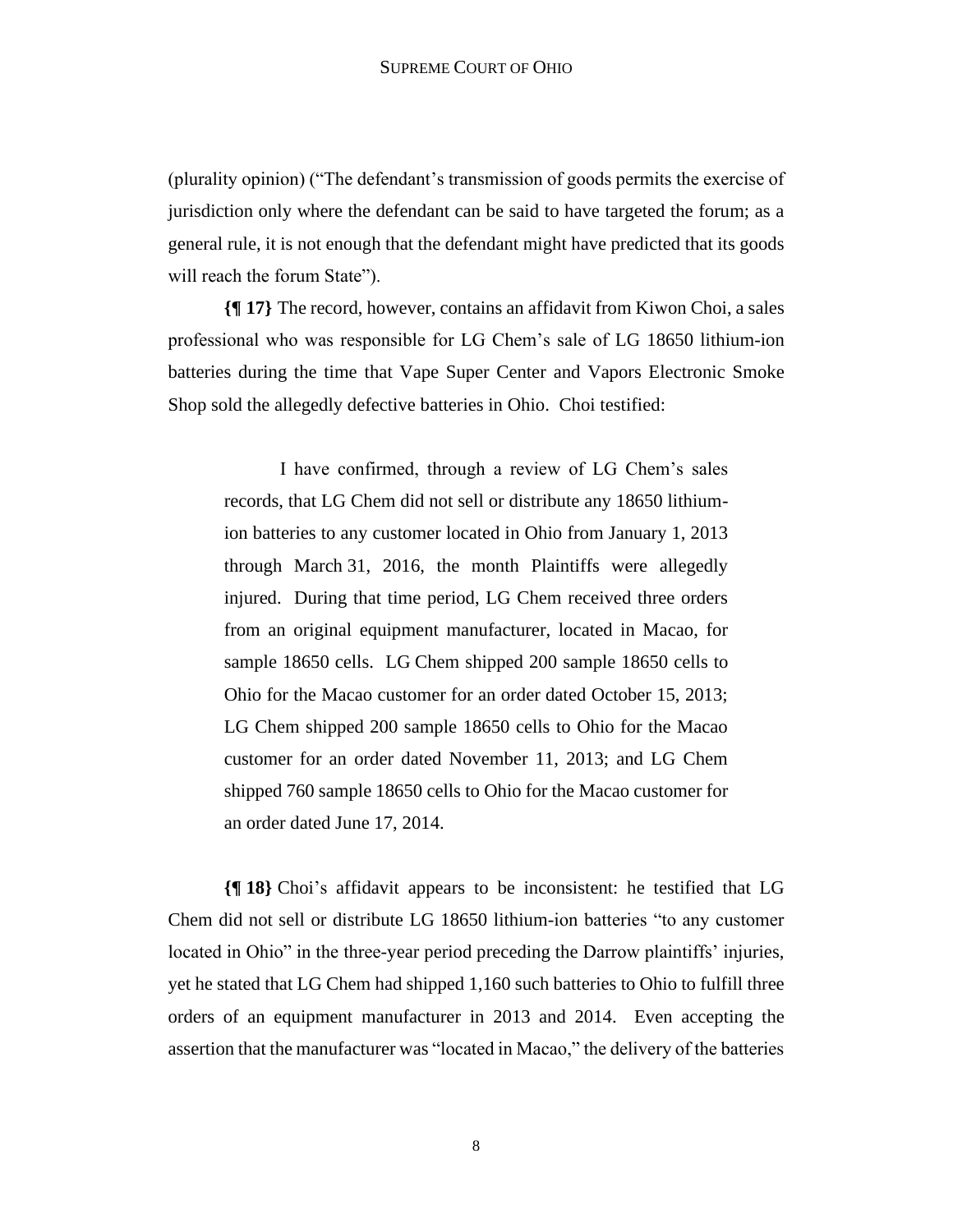*to Ohio* shows that LG Chem had *some* connection to Ohio, unlike the defendants who challenged the courts' personal jurisdiction over them in *Stone* and *McGough*. Indeed, in *Stone* and *McGough*, the defendants in the underlying actions had had *no contacts whatsoever* with Ohio and (unlike this case) none of the acts giving rise to the actions took place in Ohio.

**{¶ 19}** Moreover, the Darrow plaintiffs allege that LG Chem conducted substantial activities in Ohio relating to the distribution and sale of the batteries. In their complaint in the underlying action, they alleged the following:

- The LG 18650 lithium-ion battery "was designed, manufactured, assembled, distributed, placed into the stream of commerce, and sold by defendants LG, Vape Defendants, Vapors, and Unknown Defendants in Toledo, Lucas County, Ohio";
- All the defendants "conducted activity that gave rise to the claim" in Toledo, Lucas County;
- On their information and belief, "all defendants were present or transacted, solicited, and engaged in business in Lucas County, Ohio through their employees, agents, or sales representatives, and derived substantial revenue from such business";
- LG Chem "expected or should have expected" that its acts would have consequences in Lucas County;
- The batteries that injured the Darrow plaintiffs were "placed into the stream" of commerce, and sold by" LG Chem, and the Darrow plaintiffs were foreseeable users of the batteries; and
- LG Chem "labeled, prepared, marketed, sold, supplied, and introduced" the batteries for use in electronic cigarettes "and knew that such batteries were sold or marketed in Ohio for such purpose."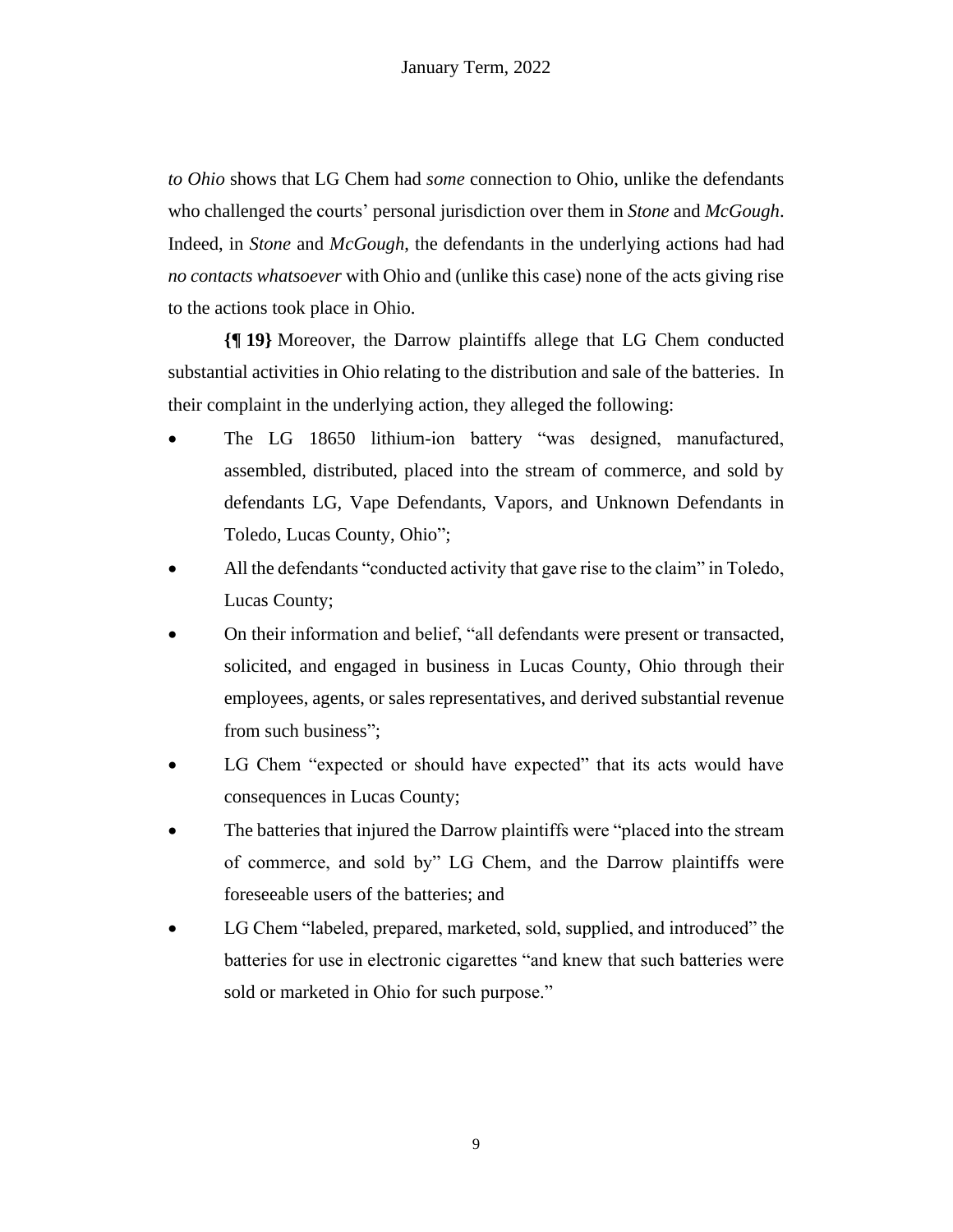#### SUPREME COURT OF OHIO

**{¶ 20}** The Darrow plaintiffs sought discovery related to their allegations, which is germane to the personal-jurisdiction defense raised by LG Chem. The Darrow plaintiffs asked LG Chem for information and/or documents related to, among other things, (1) the names and locations of LG Chem's distributors in Ohio, (2) where LG Chem manufactured lithium-ion batteries that were distributed and sold to consumers from 2014 through 2016, (3) LG Chem's business activities in Ohio, and (4) shipments of lithium-ion batteries distributed to retailers and sold in the United States. LG Chem did not respond substantively to many of these requests, instead objecting on numerous grounds, including the requests' purported overbreadth, lack of relevance, and involvement of confidential proprietary business information. $<sup>1</sup>$ </sup>

**{¶ 21}** In the underlying action, Judge Goulding did not hold an evidentiary hearing on LG Chem's motion to dismiss for lack of personal jurisdiction. "Accordingly, he was required to view allegations in the pleadings and the documentary evidence in a light most favorable to the plaintiffs, resolving all reasonable competing inferences in their favor." *Goldstein v. Christiansen*, 70 Ohio St.3d 232, 236, 638 N.E.2d 541 (1994). This court has heeded that standard when deciding whether a writ of prohibition should issue due to a lack of personal jurisdiction. *See id.* at 236-238.

**{¶ 22}** Here, viewing the allegations in the complaint combined with the negative inferences that can be drawn from LG Chem's discovery responses (or lack thereof), we conclude that personal jurisdiction over LG Chem is not patently and unambiguously lacking in the trial court. The Darrow plaintiffs' claims are related to LG Chem's activities in Ohio, because the allegations in the complaint

<sup>1.</sup> The Darrow plaintiffs filed a motion to compel in the trial court, seeking full responses to their discovery requests. They agreed to withdraw the motion to compel in reliance on LG Chem's representation that it would provide fuller responses to the disputed requests. According to an affidavit from the Darrow plaintiffs' counsel sworn to on November 8, 2021, complete responses to the requests had not been provided and the discovery dispute had not been resolved.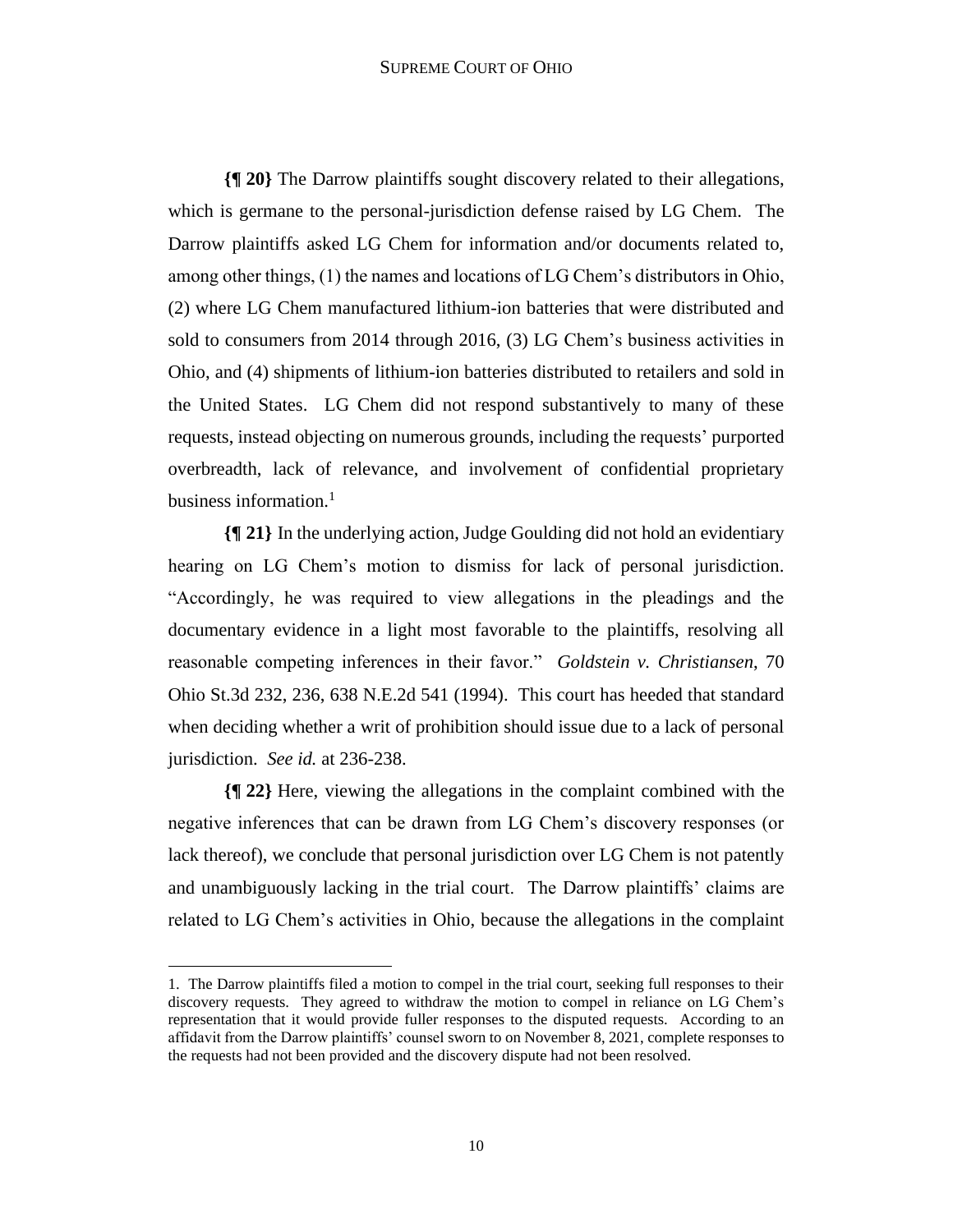and inferences that may reasonably be drawn from the record arguably show that (1) LG Chem served a market for LG 18650 lithium-ion batteries in Ohio, (2) the Darrow plaintiffs purchased such batteries in Ohio, and (3) the batteries injured the plaintiffs in Ohio. *See Ford Motor Co.*, \_\_\_ U.S. at \_\_\_, 141 S.Ct. at 1027, 209 L.Ed.2d 225 (personal jurisdiction attaches when a defendant "serves a market for a product in the forum state and the product malfunctions there").

**{¶ 23}** This is not to say that the Darrow plaintiffs will be able to prove that LG Chem engaged in activities in Ohio that satisfy the due-process requirements for personal jurisdiction. But we need not decide the ultimate personal-jurisdiction issue today, because our review in prohibition "is limited to whether personal jurisdiction is *patently and unambiguously lacking*." (Emphasis sic.) *Goldstein* at 238. When, as here, the finding of personal jurisdiction turns on the trial court's resolution of disputed facts, "[the court's] ruling that it has jurisdiction, if wrong, is simply error for which prohibition is not the proper remedy." *Id.* On the record before us, we cannot say that Judge Goulding's denial of LG Chem's motion to dismiss for lack of personal jurisdiction is tantamount to "a complete failure to comply with constitutional due process," *Fraiberg*, 76 Ohio St.3d at 378, 667 N.E.2d 1189.

## **III. Conclusion**

**{¶ 24}** LG Chem has failed to show that there is a patent and unambiguous lack of personal jurisdiction over it in the trial court. We therefore deny the writ.

Writ denied.

O'CONNOR, C.J., and FISCHER, DEWINE, DONNELLY, STEWART, and BRUNNER, JJ., concur.

\_\_\_\_\_\_\_\_\_\_\_\_\_\_\_\_\_\_

KENNEDY, J., concurs, with an opinion.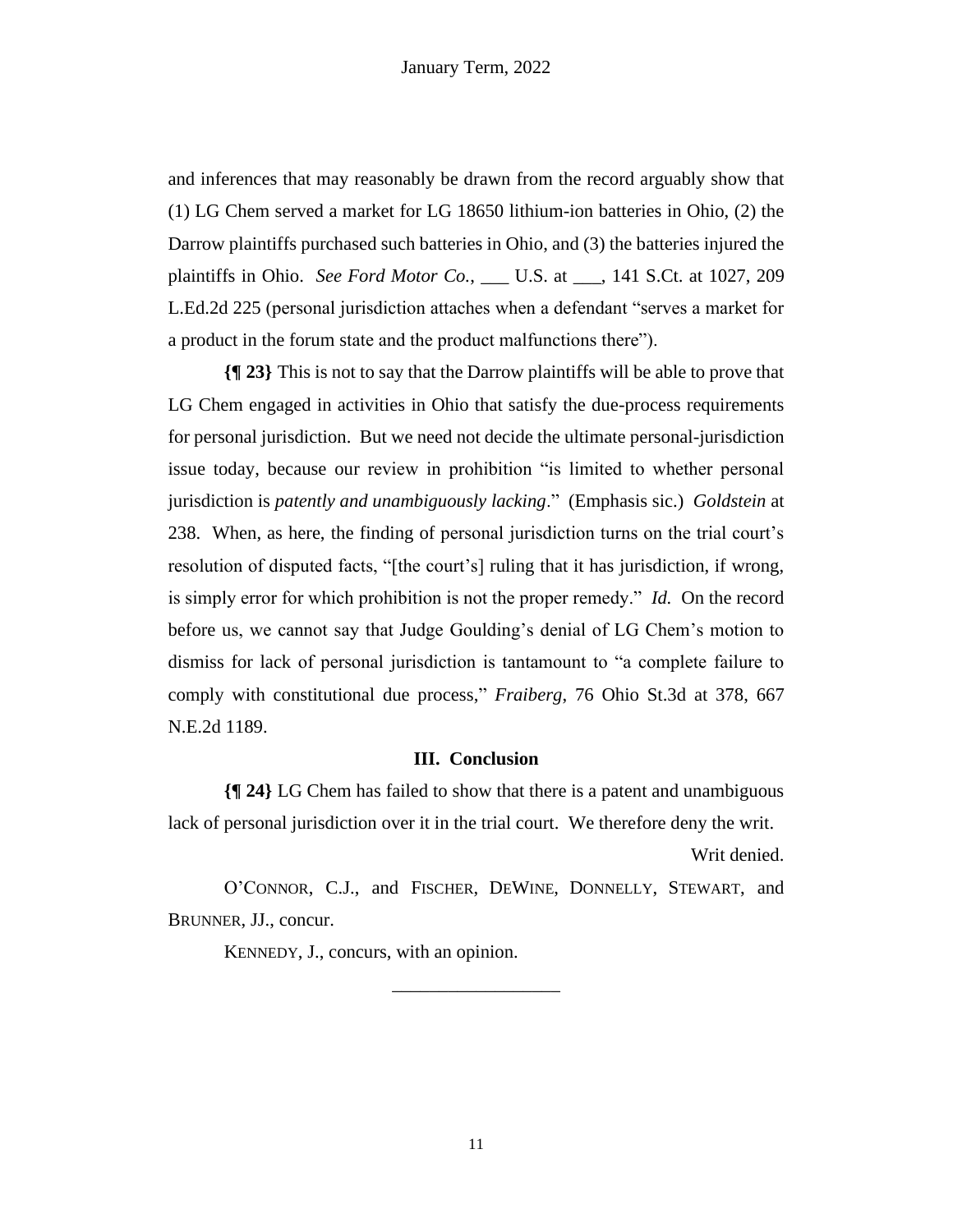# **KENNEDY, J., concurring.**

**{¶ 25}** This is the third case that has come before this court in which relator, LG Chem, Ltd., has sought a writ of prohibition against an Ohio judge. *See LG Chem, Ltd. v. Hagan*, 159 Ohio St.3d 1428, 2020-Ohio-3474, 148 N.E.3d 558; *LG Chem, Ltd. v. Routson*, 165 Ohio St.3d 1463, 2021-Ohio-4086, 177 N.E.3d 276. Each of the three cases has involved products-liability claims brought in an Ohio common pleas court, with the plaintiffs alleging injuries caused by LG Chem 18650 lithium-ion batteries that were contained in electronic-cigarette devices when the batteries exploded.

**{¶ 26}** In this case, LG Chem seeks a writ of prohibition against respondent, Judge Michael R. Goulding, a judge of the Lucas County Court of Common Pleas. For a writ of prohibition to issue, the relator must prove three elements by clear and convincing evidence: (1) the exercise of judicial (or quasi-judicial) power, (2) the lack of authority for the exercise of that power, and (3) the lack of an adequate remedy in the ordinary course of the law. *State ex rel. Federle v. Warren Cty. Bd. of Elections*, 156 Ohio St.3d 322, 2019-Ohio-849, 126 N.E.3d 1091, ¶ 10. "However, if the absence of jurisdiction is patent and unambiguous, a petitioner need not establish the third prong, the lack of an adequate remedy at law." *State ex rel. Magsig v. Toledo*, 160 Ohio St.3d 342, 2020-Ohio-3416, 156 N.E.3d 899, ¶ 6.

**{¶ 27}** LG Chem has alleged a lack of personal jurisdiction in this case, as it did in its two other prohibition cases, but an "appeal from a decision overruling a Civ.R. 12(B)(2) motion to dismiss based upon lack of personal jurisdiction will generally provide an adequate legal remedy which precludes extraordinary relief through the issuance of a writ of prohibition," *Goldstein v. Christiansen*, 70 Ohio St.3d 232, 235, 638 N.E.2d 541 (1994). Therefore, since LG Chem brings its current claim in prohibition, the lack of jurisdiction by the trial court must be patent and unambiguous in order for this court to grant the writ. This case is the first of LG Chem's three prohibition cases that has generated a majority opinion. The two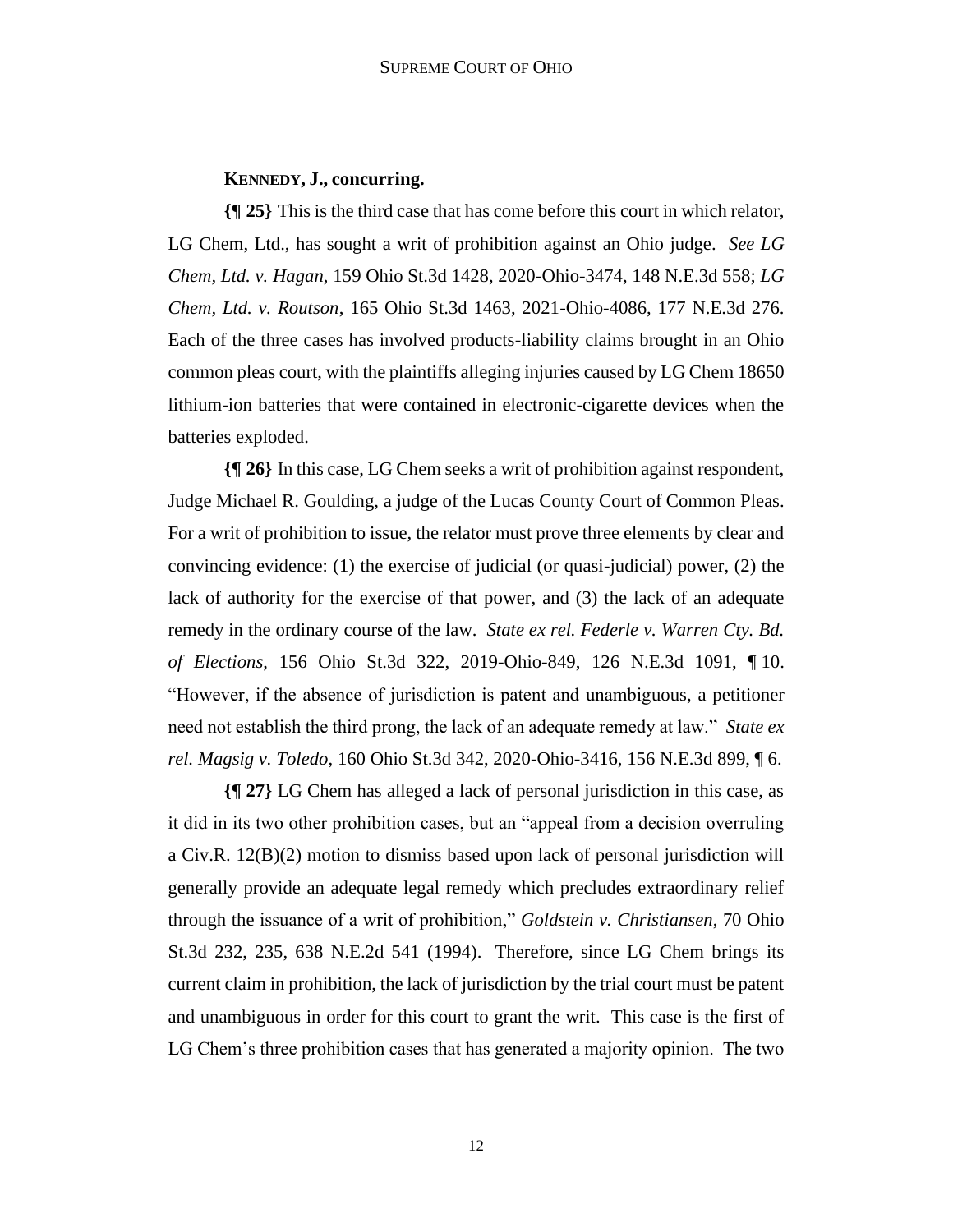other cases were dismissed through entries. *See Hagan*; *Routson*. I dissented with an opinion in *Hagan* at ¶ 1-16 and without an opinion in *Routson*, and I would have granted writs of prohibition in both of those cases.

**{¶ 28}** For the first time in LG Chem's three prohibition cases in this court, a plaintiff in the underlying products-liability case has produced evidence that the common pleas court may have specific jurisdiction over LG Chem, a Korean company headquartered in Seoul, South Korea. "Specific jurisdiction \* \* \* depends on an 'affiliatio[n] between the forum and the underlying controversy,' principally, activity or an occurrence that takes place in the forum State and is therefore subject to the State's regulation." (Brackets added in *Goodyear*.) *Goodyear Dunlop Tires Operations, S.A. v. Brown*, 564 U.S. 915, 919, 131 S.Ct. 2846, 180 L.Ed.2d 796 (2011), quoting von Mehren & Trautman, *Jurisdiction to Adjudicate: A Suggested Analysis*, 79 Harv.L.Rev. 1121, 1136 (1966). In other words, "a state tribunal has specific jurisdiction when a defendant's in-state activity is continuous and systematic and that activity gave rise to the cause of action." *Hagan*, 159 Ohio St.3d 1428, 2020-Ohio-3474, 148 N.E.3d 558, at ¶ 10 (Kennedy, J., dissenting), citing *Goodyear* at 923. Or if the activity "could be categorized as only single or occasional acts or having only an impact within the forum state," the inquiry becomes " 'whether there was "some act by which the defendant purposefully avail[ed] itself of the privilege of conducting activities within the forum State, thus invoking the benefits and protections of its laws." ' " (Brackets added in *Hagan*.) *Id.* at ¶ 11 (Kennedy, J., dissenting), quoting *Goodyear* at 924, quoting *Hanson v. Denckla*, 357 U.S. 235, 253, 78 S.Ct. 1228, 2 L.Ed.2d 1283 (1958). And even in those instances, "specific jurisdiction extends only to litigation in which the alleged injuries 'arise out of or relate to' those activities in the forum state." *Id.* (Kennedy, J., dissenting), quoting *Burger King Corp. v. Rudzewicz*, 471 U.S. 462, 472, 105 S.Ct. 2174, 85 L.Ed.2d 528 (1985).